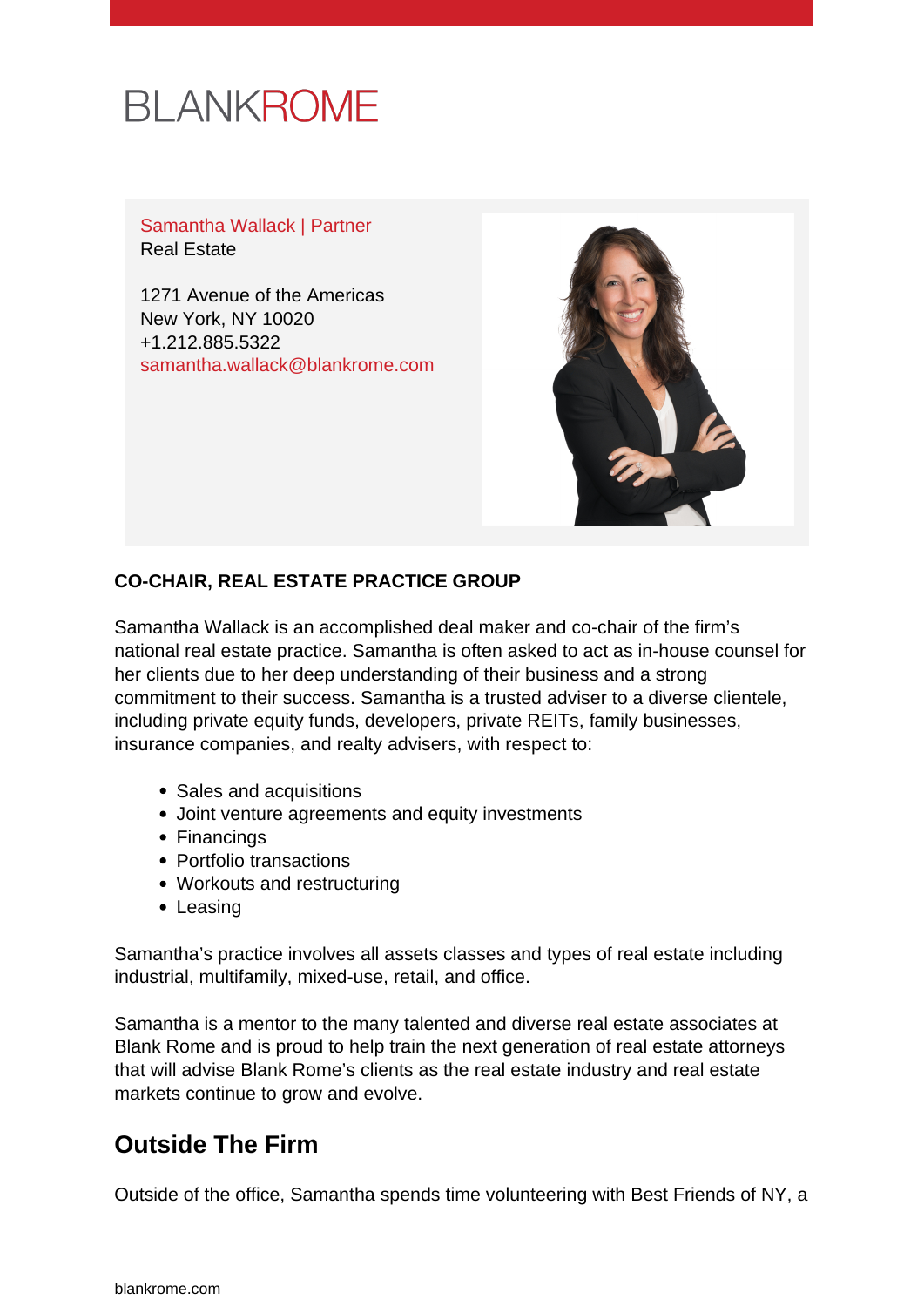not-for-profit animal rescue, as well as participating on the gala committee for Friends of the Children NY, an organization dedicated to breaking the cycle of generational poverty through salaried, professional mentoring.

## **Select Engagements**

- A real estate investment company, in the purchase of a multifamily portfolio of properties located in 17 states and the associated joint venture agreement and portfolio financing.
- A real estate investment and management services company, in the sale of its 85 percent interest in a publicly traded REIT. The retail portfolio had an approximate value of \$835 million and consisted of 21 shopping center properties located in seven states.
- A public company, in the sale of a shopping mall located in Massachusetts as well as the related lease terminations and redevelopment.
- A real estate management and development company, in the sale of a multifamily portfolio of over 3,000 units located in Texas and the Southeast. The deal involved complex defeasance issues and labor arrangements.
- A real estate investment company, in the purchase of a Note, the release of the accompanying liens, the closing of acquisition financing, and a joint venture agreement with the company's operating partner.
- A tenancy-in-common, in the sale of their interest in a renowned New York City office building.
- A leading real estate investment company, in the purchase of its partner's interest in an office portfolio.
- A leading real estate investment company, in the lease of retail space at a power center to a national retail tenant.

### **Admissions**

- New Jersey
- New York

### **Education**

- University of Wisconsin, BA
- Benjamin N. Cardozo School of Law, Yeshiva University, JD, cum laude

# **Recognitions**

2021, Women of Influence Awards: Women to Watch, by GlobeSt. Real Estate Forum

# **Professional Activities**

Samantha graduated cum laude from Benjamin N. Cardozo School of Law, J.D., where she was the Notes Editor for the Women's Law Journal.